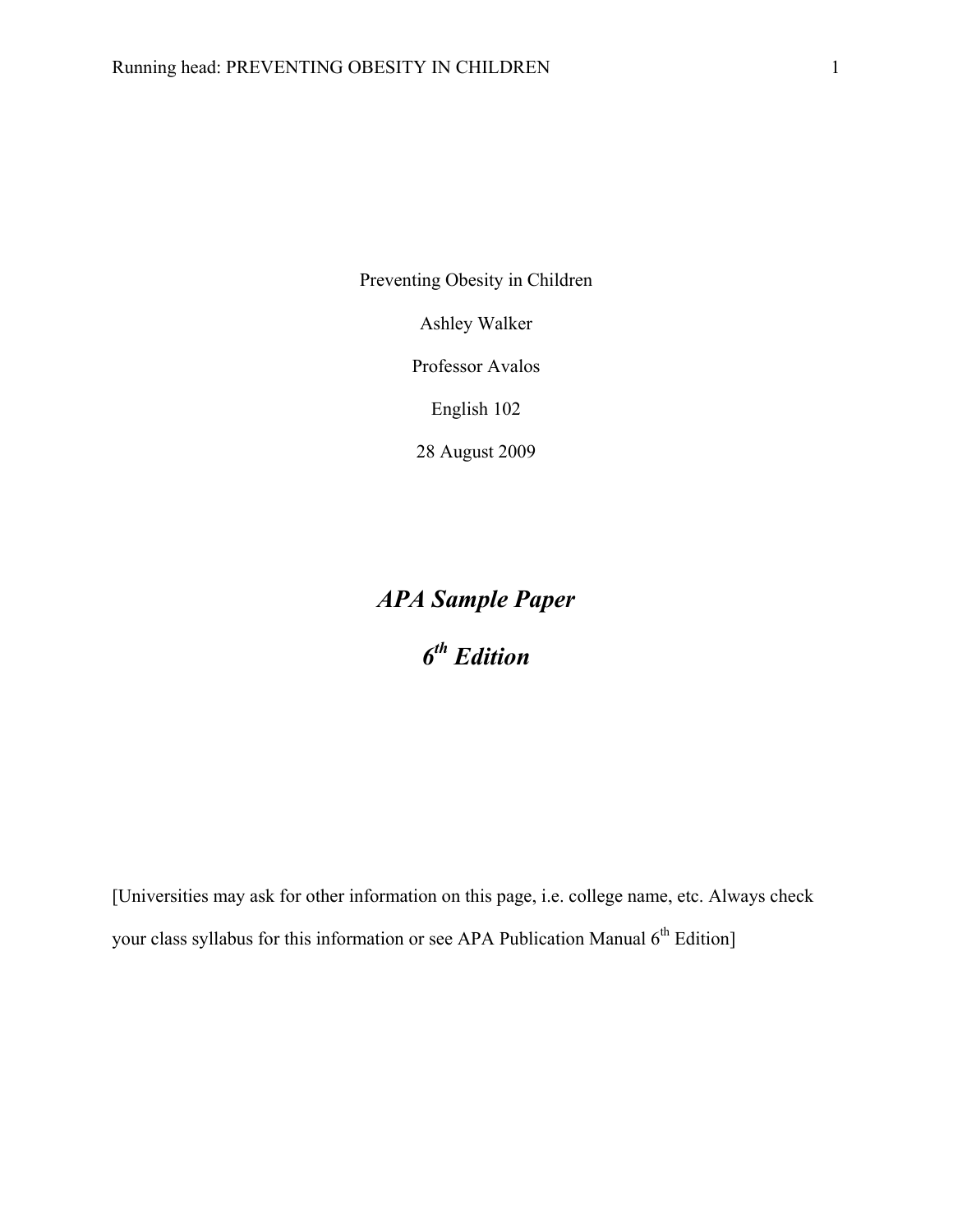# **Abstract**

Obesity is a recent health epidemic that has dire consequences for America's health, especially for its children. The causes contributing to this epidemic include sedentary life styles, caloric intake, and major changes in the eating patterns of American families. Among these changes in eating habits is the amount of food Americans consume, how often they consume those foods, and the types of foods themselves.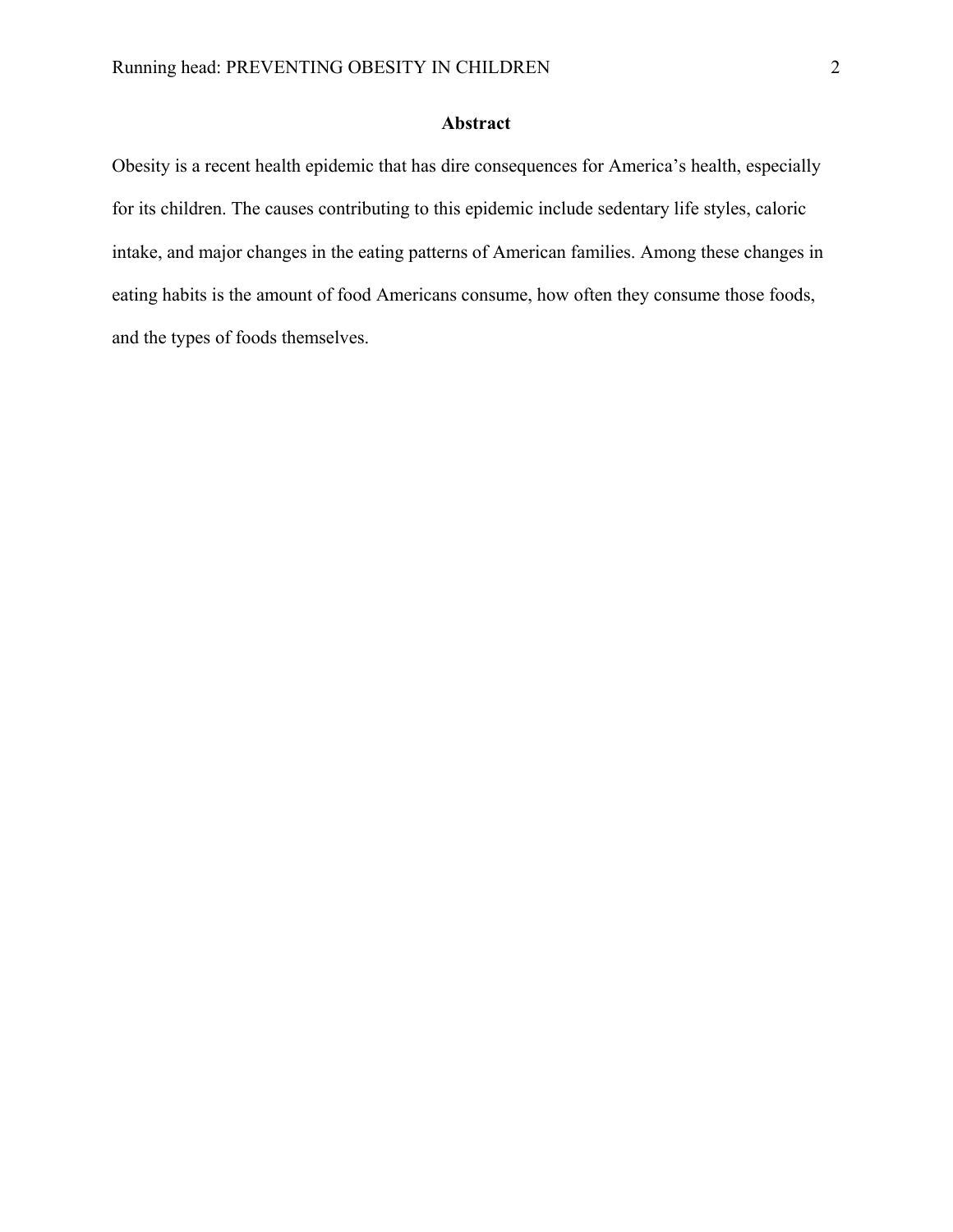*Left Margin 1"*   $\leftrightarrow$ 

#### Running head: PREVENTING OBESITY IN CHILDREN 3

## Preventing Obesity in Children

 Americans are the fattest people on the planet and continue to expand. According to a survey of adult men and women in the United States during 1999-2000, published in JAMA: The Journal of the American Medical Association, 30.5% of Americans are obese, up from 22.9% ten years earlier, and nearly two-thirds (64.5%) are overweight (Flegal, Ogden, & Johnson, 2002). Excess weight isn't just a matter of looks. Obesity magnifies the risk of heart disease, diabetes, high blood pressure, and other ailments thus overtaking tobacco as the leading cause of chronic illness (Brownell & Horgen, 2004, p. 4). An especially disturbing aspect of this trend is that children are increasingly obese. The Center for Disease Control and Prevention (2002) reports that the percentage of obese children aged 6 to 11 almost quadrupled from 4% in 1974 to 15% in 2000, and the percentage of obese children aged 12 to 19 increased from 6% in 1974 to 15% in 2000 (United States, 2002). Obese children have a 70% chance of becoming obese adults with a much higher risk of serious illness than those of normal weight (Brownell & Horgen, 2004, p. 46). Furthermore, obese children suffer many serious health problems today. Pediatricians now routinely treat atherosclerosis and type II diabetes, diseases that used to be frequent only among older people (Tyre, 2002, p. 38). Today's children are among the first generation in American history who may die at earlier ages than their parents.

 For most people in the United States, obesity is a matter of individual choice and oldfashioned willpower (Lee & Oliver, 2002). The usual advice for overweight people is to eat less and exercise more, but how applicable is this advice for children unless they have strong guidance from adults? How can children make intelligent choices about eating in an environment where overeating is normal and where few adults know what's in the food they eat? The United States has been successful in addressing teen health problems: drug use has dropped,

*Right Margin 1"*   $\leftrightarrow$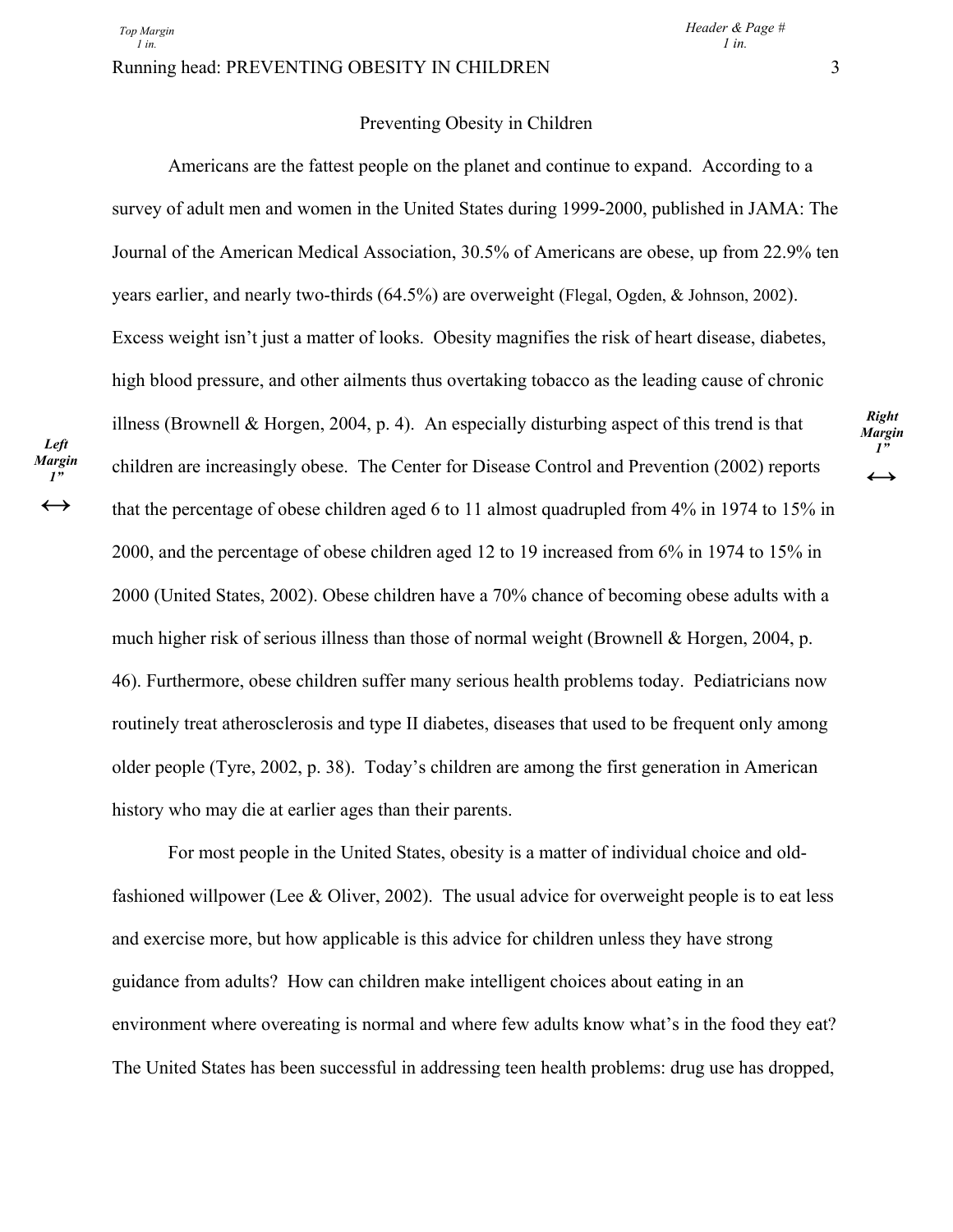teenage pregnancy has been reduced, and teen smoking has declined. We need to take a similar proactive response by taking concrete steps to reverse the trend toward more obese children.

## **Lifestyle, Calorie Changes**

 **Lifestyle Changes.** Many have blamed the rise in obesity on a more sedentary life style, including the move to the suburbs, where people drive instead of walk, and increased viewing of television. One study of children watching television found a significant drop in the average metabolic rate during viewing (Klesges, Shelton, & Klesges, 1993). Another study reports that reducing children's television viewing also affects their eating behavior (Robinson & Killen, 2001). No doubt that children who exercise less tend to weigh more, but the couch potato argument does not explain why the enormous weight gains have occurred over the past twentyfive years. The move to the suburbs and the widespread viewing of television began in the 1950s. Furthermore, the couch potato argument neglects the extraordinary rise of female participation in athletics. The number of young women playing a sport in high school has risen from 294,015 in 1971-72 to 2,856,358 in 2002-03, almost a tenfold increase (National Federation, 2003). Yet girls, like boys, have gained weight.

**Calorie Changes.** The simple answer to why Americans of all ages have steadily gained weight over the past three decades is that we're consuming more calories—about 500 more per person per day in 2000 than in 1984. Marion Nestle (2002), the chair of the Department of Nutrition and Food Studies at New York University, observes that "food is so overproduced in the U.S. that there are 3,800 calories per person per day, and we only need about half of that" (Spake & Marcus, 2002, p. 43). We're eating more food high in calories and high in fat .

# **Eating Patterns**

Patterns of eating in America have changed over the past three decades. With more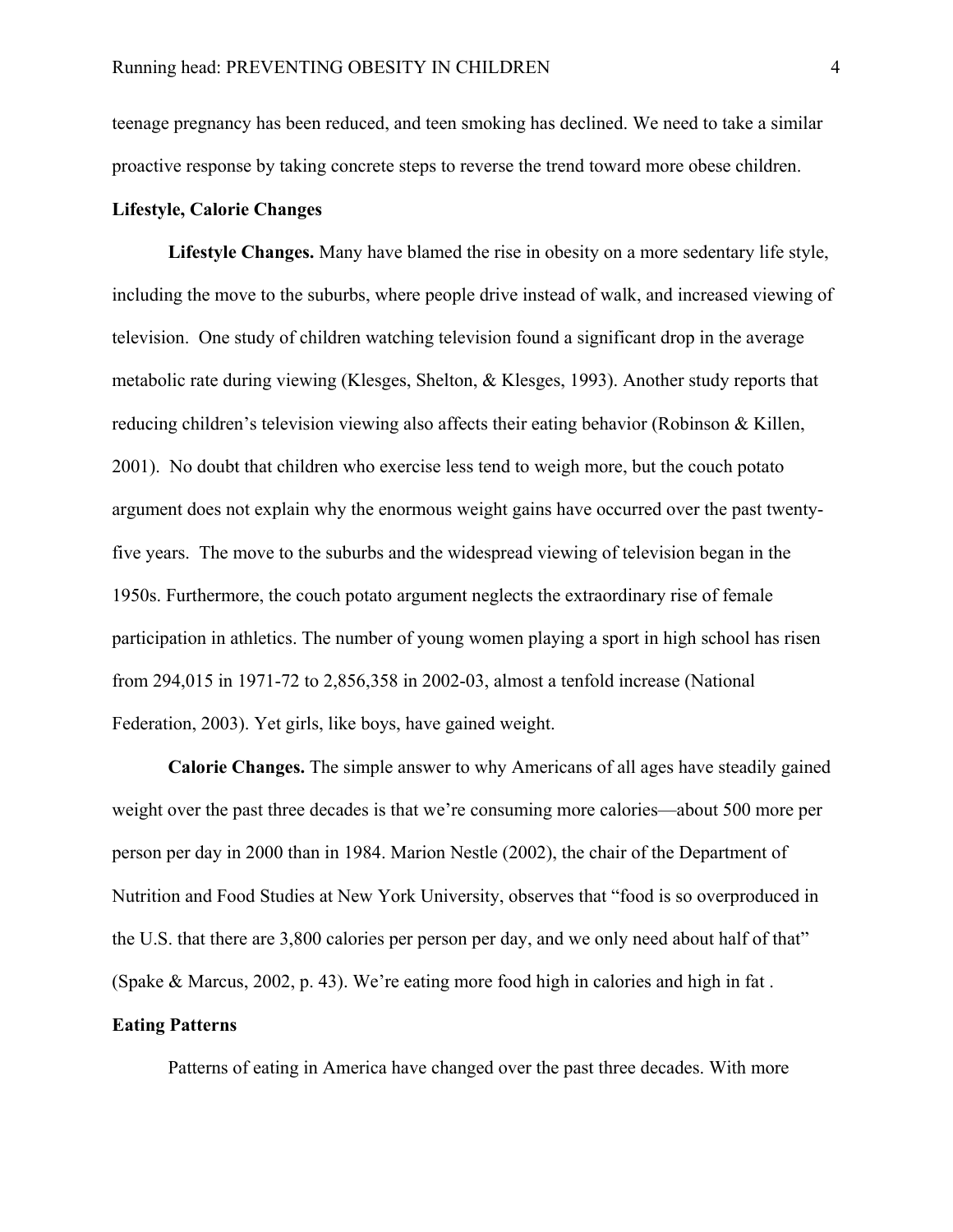people working longer hours and fewer staying at home, annual spending in adjusted dollars at restaurants increased nearly by a factor of ten between 1970 and 2003, from \$42.8 billion to \$426.1 billion (National Restaurant, 2003). The growth was most rapid among fast-food chains, which by 1999 were opening a new restaurant every two hours (Schlosser, 2001). According to Eric Schlosser (2002),

*Hanging Indent Set in Format ½ in.* 

 In 1970, Americans spent about \$6 billion on fast food; in 2001, they spent more than 10 billion. Americans now spend more money on fast food than on high education, personal computers, computer software, or new cars. They spend more money on fast food than on movies, books, magazines, newspapers, videos, and recorded music—combined. This is a nation wide phenomenon not just limited to a few small areas. (p. 3)

 As the restaurant business became more competitive, fast-food chains realized that the cost of the food they served was small in comparison to the costs of buildings, labor, packaging, and advertising, so they began increasing the size of portions. Amanda Spake and Mary Brophy Marcus (2002) note: "When McDonald's opened, its original burger, fries, and 12-ounce Coke provided 590 calories. Today, a supersize Extra Value Meal with a Quarter Pounder With Cheese, supersize fries, and a supersize drink is 1,550 calories" (p. 44). Large portions may represent good value for the dollar, but they are not good value for overall health.

> *Continued in The Brief Penguin Handbook, 29 Reformated to reflect APA format*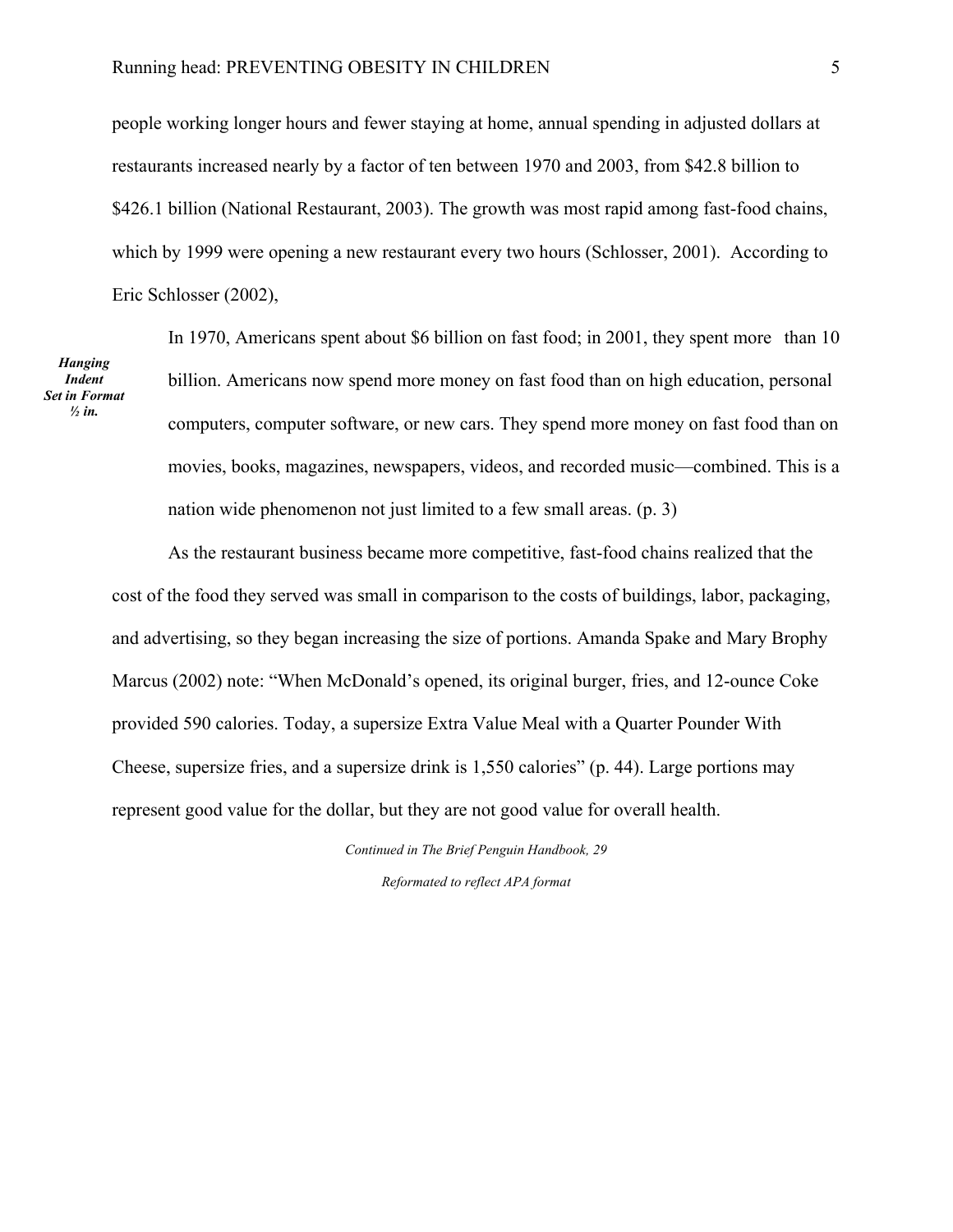### **References**

Brownell, K. D., & Horgen, K. B. (2004). *Food fight: The inside story of the food industry, America's obesity crisis, and what we can do about it*. Chicago: Contemporary Publishing. *Hanging Indent Set in Format 1"* 

- Flegal, K. M., Carroll, M.D., Ogden, C. L., & Johnson, C. L. (2002). Prevalence and trends in obesity among U.S. adults, 1999-2000. *Journal of the American Medical Association 288(14)*, pp.1723-1727.
- Klegas, R.C., Shelton, M. L. & Kleges, L.M. (1993). Effects of television on metabolic rate: Potential implications for childhood obesity. *Pediatrics 91,*281-286. Retrieved from Expanded Academic ASAP database.
- Lee, T., & Oliver, J. E. (2002, May). *Public opinion and the politics of America's obesity epidemic*. Retrieved from Harvard University, John F. Kennedy School of Government, ksgnotes1.harvard.edu/Research/wpaper.nsf/rwp/RWP02-017/\$File/rwp02\_017\_lee.pdf
- National Federation of State High School Associations. (2003). *Make a difference.* Participation Summary 2002-03. Retrieved from http://www.nfhs.org/nf\_survey\_ resources.asp
- National Restaurant Association. (9 Nov. 2003). *Industry at a glance*. Retrieved from http:///www.restaurant.org/research/ind\_glance.cfm.
- Robinson, T. N., & Killen, J. D. (2001). Body image, eating disorders, and obesity in youth. *Phychology 32(3)*, 167-169. doi:10.1207/s15328023top3203\_8

Schlosser, E. (2001, April 7). The bitter truth about fast food. *Guardian*, weekend sec. p.13. Schlosser, E. (2002*). Fast food nation: The dark side of the all-American meal*. New York:

Perennial.

*ĺ*